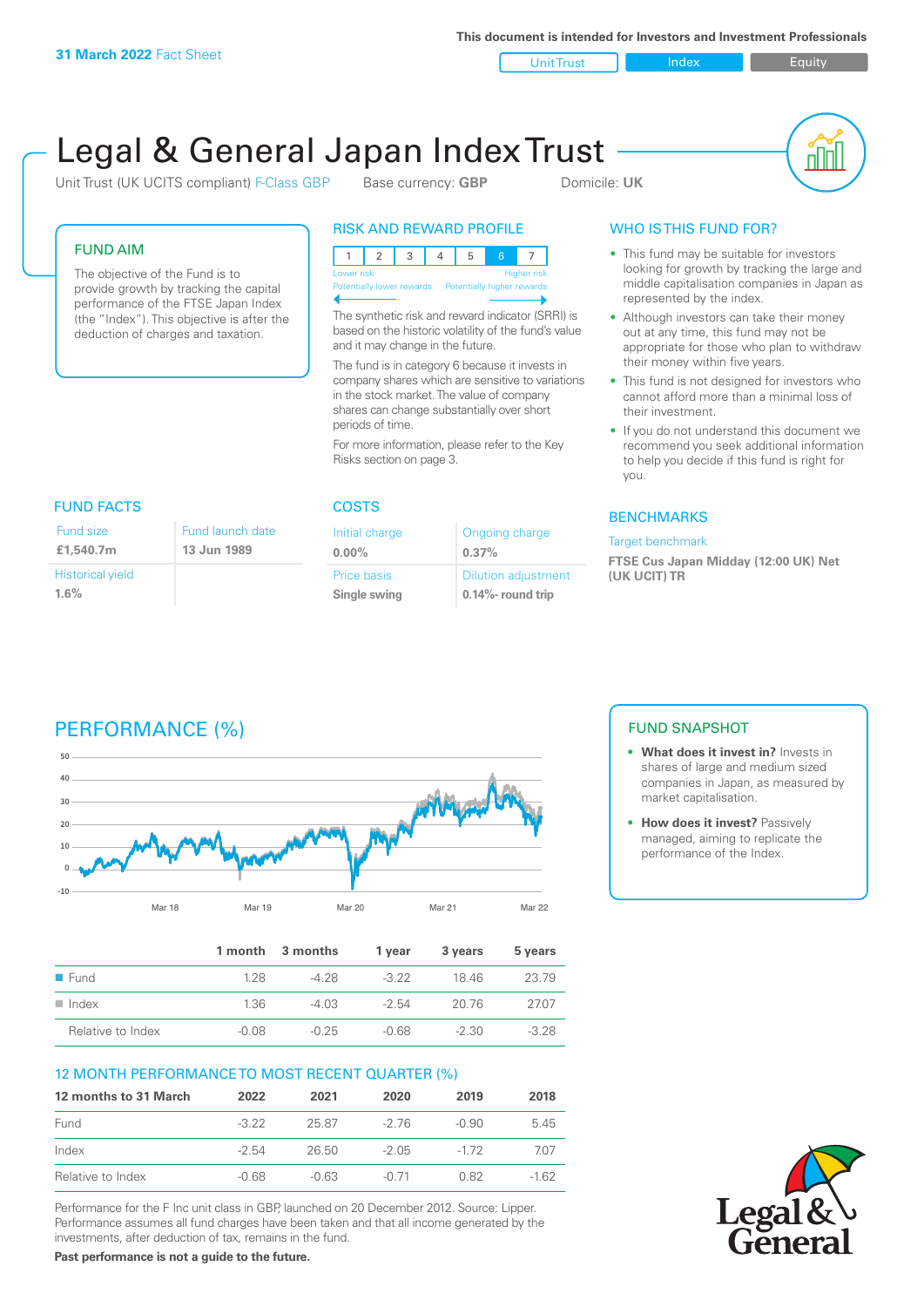### Legal & General Japan Index Trust

Unit Trust (UK UCITS compliant) F-Class GBP

### PORTFOLIO BREAKDOWN

All data sources are a combination of LGIM and the Fund Accountant unless otherwise stated. Totals may not sum to due to rounding. In order to minimise transaction costs, the Fund will not always own all the assets that constitute the index and on occasion it will own assets that are not in the index. The number of fund holdings can also differ from the index due to corporate events and proxy holdings.



#### SECTOR (%)

| $\blacksquare$ Industrials | 24.7 |
|----------------------------|------|
| ■ Consumer Discretionary   | 23.9 |
| ■ Technology               | 11.8 |
| $\blacksquare$ Financials  | 9.8  |
| $\blacksquare$ Health Care | 8.5  |
| ■ Basic Materials          | 5.5  |
| ■ Consumer Staples         | 5.2  |
| ■ Telecommunications       | 46   |
| ■ Real Estate              | 40   |
| $\blacksquare$ Utilities   | 12   |
| ■ Energy                   | 0.7  |
|                            |      |

#### COUNTRY (%)

Japan 100.0



#### MARKET CAPITALISATION (%) TOP 10 HOLDINGS (%)

| $\blacksquare$ Large | 79.8 |
|----------------------|------|
| $\blacksquare$ Mid   | 20.2 |
|                      |      |

■ Top 10 holdings 21.5% Rest of portfolio 78.5% No. of holdings in fund 508 No. of holdings in index 507

| <b>Toyota Motor</b>            | 54  |
|--------------------------------|-----|
| Sony Group                     | 3.1 |
| Kevence                        | 21  |
| Mitsubishi Ufj Financial Group | 19  |
| <b>Tokyo Electron</b>          | 1.9 |
| Recruit Holdings Co            | 15  |
| Shin-Etsu Chemical Co          | 1.5 |
| Softbank Group                 | 1.5 |
| Kyql                           | 13  |
| Nintendo Co                    | 13  |
|                                |     |



The Index Fund Management team comprises 25 fund managers, supported by two analysts. Management oversight is provided by the Global Head of Index Funds. The team has average industry experience of 15 years, of which seven years has been at LGIM, and is focused on achieving the equally important objectives of close tracking and maximising returns.